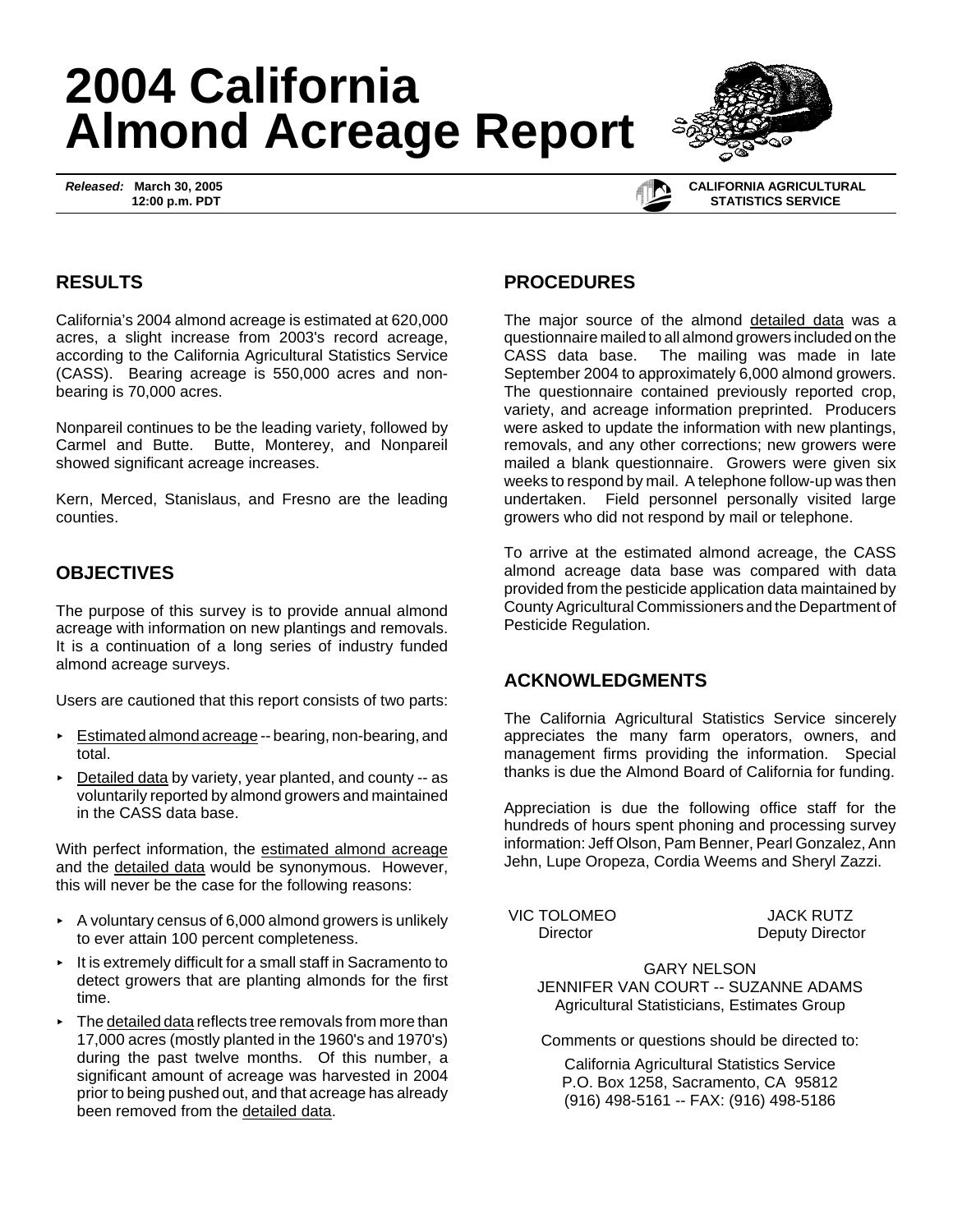| County             | 1975 &<br>Earlier | 1976        | 1977        | 1978           | 1979           | 1970        | 1981        | 1982        | 1983        | 1984         | 1985        | 1986        | 1987     | 1988                     | 1989                    | 1990           |
|--------------------|-------------------|-------------|-------------|----------------|----------------|-------------|-------------|-------------|-------------|--------------|-------------|-------------|----------|--------------------------|-------------------------|----------------|
| <b>Butte</b>       | 4,623             | 244         | 96          | 416            | 784            | 1,337       | 1,478       | 1,201       | 733         | 536          | 869         | 409         | 252      | 805                      | 552                     | 1,610          |
| Calaveras          | 25                | 0           | $\mathbf 0$ | $\mathbf 0$    | $\mathbf 0$    | $\mathbf 0$ | $\mathbf 0$ | 0           | $\mathbf 0$ | $\mathbf 0$  | $\mathbf 0$ | $\mathbf 0$ | 0        | $\mathbf 0$              | $\mathbf 0$             | $\mathbf 0$    |
| Colusa             | 1,605             | 76          | 38          | 56             | 43             | 1,312       | 1,587       | 1,697       | 192         | 282          | 331         | 210         | 295      | 407                      | 1,145                   | 1,165          |
| Contra Costa       |                   | $\mathbf 0$ | $\mathbf 0$ | $\mathbf 0$    | $\mathbf 0$    | 0           | 0           | 3           | $\mathbf 0$ | $\Omega$     | $\Omega$    | $\Omega$    | $\Omega$ | $\Omega$                 | $\Omega$                | O              |
| El Dorado          | $\mathbf 0$       | $\mathbf 0$ | $\mathbf 0$ | $\mathbf 0$    | $\mathbf 0$    | $\mathbf 0$ | $\mathbf 0$ | $\mathbf 0$ | $\mathbf 0$ | $\mathbf 0$  | $\mathbf 0$ | $\mathbf 0$ | $\Omega$ | $\mathbf 0$              | $\mathbf 0$             | $\Omega$       |
| Fresno             | 1,867             | 245         | 164         | 269            | 928            | 2,101       | 3,057       | 1,246       | 473         | 684          | 1,018       | 1,068       | 1,586    | 2,360                    | 2,119                   | 6,541          |
| Glenn              | 1,478             | 22          | 21          | 80             | 980            | 550         | 824         | 596         | 161         | 403          | 192         | 53          | 182      | 1,157                    | 1,036                   | 649            |
| Kern               | 862               | 0           | 113         | 134            | 459            | 734         | 3,020       | 1,498       | 383         | 648          | 575         | 547         | 584      | 1,812                    | 3,940                   | 3,166          |
| Kings              | 27                | 0           | $\mathbf 0$ | $\mathbf 0$    | 0              | $\mathbf 0$ | 100         | 135         | $\mathbf 0$ | $\Omega$     | $\Omega$    | 93          | 19       | $\overline{\mathcal{A}}$ | 43                      | 18             |
| Lake               | $\overline{2}$    | 0           | $\mathbf 0$ | $\mathbf 0$    | 0              | 0           | 0           | $\mathbf 0$ | $\mathbf 0$ | $\Omega$     | $\Omega$    | $\Omega$    | $\Omega$ | $\Omega$                 | $\Omega$                |                |
| Los Angeles        | 3                 | $\mathbf 0$ | $\mathbf 0$ | $\mathbf 0$    | $\mathbf 0$    | $\mathbf 0$ | $\mathbf 0$ | 0           | $\mathbf 0$ | $\mathbf 0$  | $\mathbf 0$ | $\mathbf 0$ | $\Omega$ | $\mathbf 0$              | $\mathbf 0$             | $\Omega$       |
| Madera             | 3,157             | 204         | 55          | 1,023          | 1,655          | 1,671       | 2,023       | 3,096       | 562         | 1,100        | 1,195       | 926         | 1,201    | 1,515                    | 1,905                   | 1,993          |
| Mendocino          | 0                 | 0           | $\mathbf 0$ | $\mathbf 0$    | $\mathbf 0$    | 0           | 0           | 0           | $\mathbf 0$ | $\mathbf 0$  | 0           | $\mathbf 0$ | 0        | 0                        | 0                       | $\Omega$       |
| Merced             | 6,588             | 985         | 699         | 1,519          | 3,461          | 4,990       | 3,214       | 2,885       | 1,273       | 1,954        | 1,614       | 748         | 1,648    | 2,386                    | 3,025                   | 3,299          |
| Monterey           | 0                 | 0           | $\pmb{0}$   | $\mathbf 0$    | 0              | $\mathbf 0$ | 0           | 0           | $\mathbf 0$ | $\Omega$     | $\Omega$    | $\mathbf 0$ | 0        | 0                        | 0                       | $\Omega$       |
| Placer             | 40                | 0           | $\mathbf 0$ | $\mathbf 0$    | $\mathbf 0$    | $\mathbf 0$ | $\Omega$    | $\Omega$    | $\mathbf 0$ | $\Omega$     | $\Omega$    | $\Omega$    | $\Omega$ | $\Omega$                 | $\mathbf 0$             |                |
| Riverside          | $\Omega$          | 3           | $\Omega$    | $\Omega$       | $\Omega$       | $\Omega$    | $\Omega$    | $\Omega$    | $\Omega$    |              | $\Omega$    | $\Omega$    |          | $\Omega$                 | $\overline{2}$          |                |
| Sacramento         | $\overline{2}$    | $\Omega$    | $\Omega$    | $\Omega$       | $\Omega$       | $\Omega$    | $\Omega$    | $\Omega$    | $\Omega$    |              | $\Omega$    | 89          |          | 10                       | 0                       |                |
| San Benito         |                   | 0           | $\mathbf 0$ | $\mathbf 0$    | $^{\circ}$     | $\mathbf 0$ | $\Omega$    | $\Omega$    | $\Omega$    | $\Omega$     | $\Omega$    | $\mathbf 0$ | $\Omega$ | $\mathbf 0$              | 0                       |                |
| San Bernardino     | $\Omega$          | 0           | $\mathbf 0$ | $\mathbf 0$    | $\Omega$       | $\Omega$    | $\Omega$    | 0           | $\Omega$    | $\Omega$     | $\Omega$    | $\mathbf 0$ | $\Omega$ | $\mathbf 0$              | $\mathbf 0$             | $\Omega$       |
| San Joaquin        | 3,254             | 258         | 299         | 731            | 1,020          | 1,227       | 1,548       | 879         | 647         | 594          | 759         | 539         | 936      | 963                      | 937                     | 1,218          |
| San Luis Obispo    | 877               | $\mathbf 0$ | $\mathbf 0$ | $\mathbf 0$    | 40             | $\mathbf 0$ | $\Omega$    | 0           | 9           | $\Omega$     | 12          | $\mathbf 0$ | $\Omega$ | 3                        | $\mathbf 0$             | $\overline{2}$ |
| Santa Clara        | 0                 | $\Omega$    | $\mathbf 0$ | $\mathbf 0$    | $\mathbf 0$    | 3           | $\Omega$    | $\Omega$    | $\mathbf 0$ | $\Omega$     | $\Omega$    | $\Omega$    | $\Omega$ | $\Omega$                 | 0                       |                |
| Shasta             |                   | $\Omega$    | $\mathbf 0$ | $\mathbf 0$    | $\mathbf 0$    | $\mathbf 0$ | $\Omega$    | $\Omega$    | $\mathbf 0$ | $\Omega$     | $\Omega$    | $\Omega$    |          | $\Omega$                 | $\Omega$                |                |
| Solano             | 218               | 0           | 8           | $\overline{4}$ | $\mathbf 0$    | 11          | $\mathbf 0$ | 71          | $\mathbf 0$ | 6            | 19          | $\mathbf 0$ | 5        | 40                       | $\mathbf 0$             |                |
| Sonoma             | $\mathbf 0$       | $\mathbf 0$ | $\mathbf 0$ | $\mathbf 0$    | $\mathbf 0$    | $\mathbf 0$ | $\Omega$    | 0           | $\mathbf 0$ | $\Omega$     | $\mathbf 0$ | $\mathbf 0$ | $\Omega$ | $\mathbf 0$              | $\mathbf 0$             | O              |
| Stanislaus         | 4,522             | 1,067       | 856         | 1,634          | 3,798          | 3,183       | 3,778       | 3,120       | 1,235       | 1,489        | 1,778       | 1,043       | 1,971    | 2,626                    | 1,721                   | 2,425          |
| Sutter             | 617               | 15          | 10          | 44             | 132            | 54          | 70          | 36          | 34          | 71           | 97          | 143         | 59       | 41                       | 109                     | 251            |
| Tehama             | 420               | $\mathbf 0$ | 43          | $\overline{2}$ | $\overline{4}$ | 346         | 663         | 638         | 128         | 63           | 80          | 96          | 344      | 123                      | 50                      | 145            |
| Tulare             | 225               | 57          | $\mathbf 0$ | 178            | 284            | 355         | 624         | 378         | 301         | 213          | 16          | $\Omega$    | 118      | 493                      | 157                     | 226            |
| Yolo               | 1,007             | 32          | 16          | $\overline{4}$ | 29             | 122         | 85          | 435         | 726         | 26           | 31          | 30          | 83       | 396                      | 113                     | 34             |
| Yuba               | 128               | $\mathbf 0$ | 38          | 3              | 14             | 65          | 52          | 3           | 13          | $\mathbf{1}$ | $\mathbf 0$ | 41          | -1       | 41                       | $\overline{\mathbf{1}}$ | $\mathbf 0$    |
| <b>State Total</b> | 31,547            | 3,210       | 2,456       | 6,096          | 13,629         | 18,062      | 22,122      | 17,914      | 6,869       | 8,071        | 8,586       | 6,036       | 9,286    | 15,181                   | 16,853                  | 22,751         |

#### **2004 ALMOND ACREAGE BY COUNTY, BY YEAR PLANTED a/**

a/ Totals may not add due to rounding.

 $-2 -$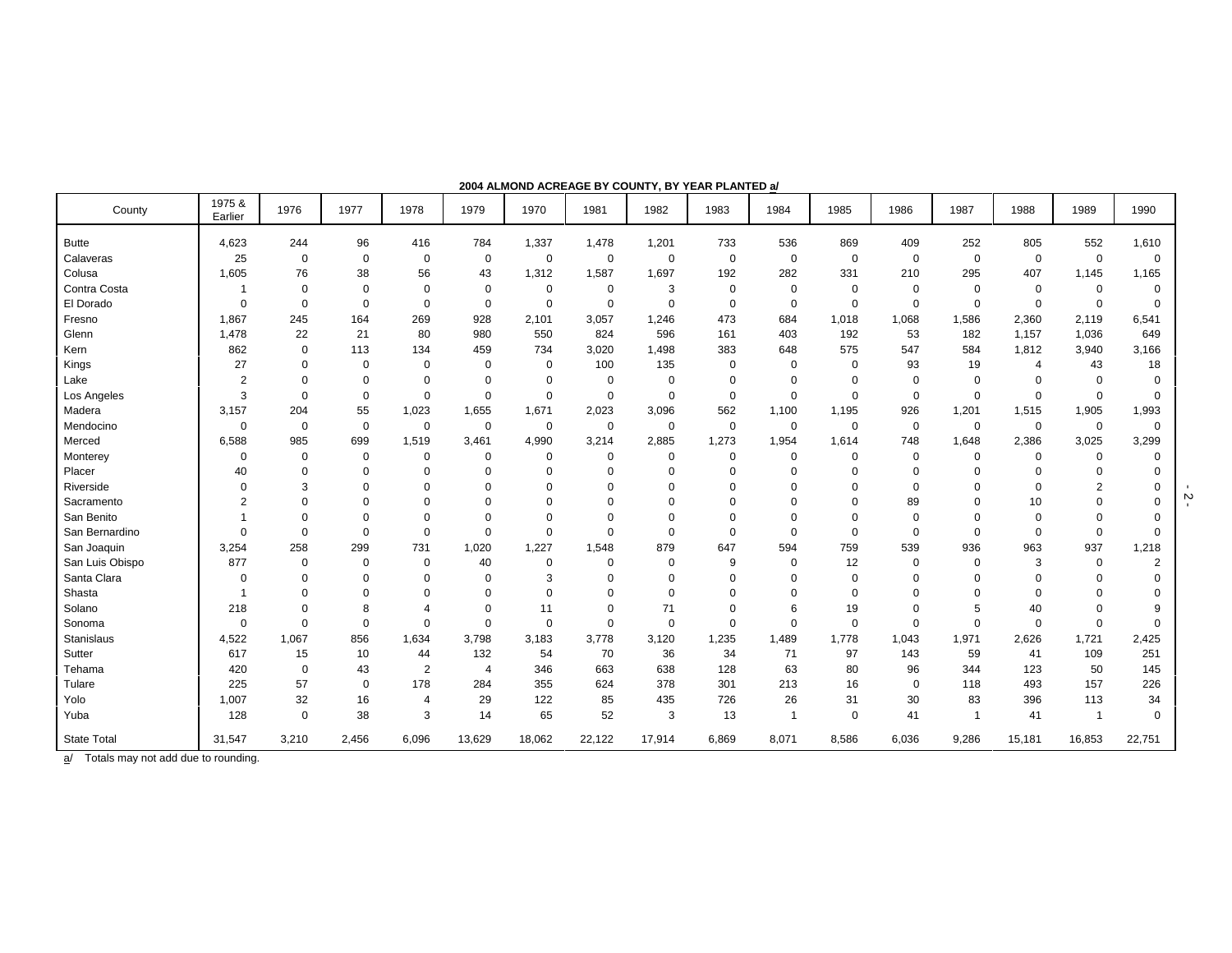|                    |             |                |             |             |                |             |             |             |             |             |             |              |              |             |                | Acres Standing in 2004 b/ |                |
|--------------------|-------------|----------------|-------------|-------------|----------------|-------------|-------------|-------------|-------------|-------------|-------------|--------------|--------------|-------------|----------------|---------------------------|----------------|
| County             | 1991        | 1992           | 1993        | 1994        | 1995           | 1996        | 1997        | 1998        | 1999        | 2000        | 2001        | 2002         | 2003         | 2004        | Bearing        | Non-<br>Bearing           | Total          |
| <b>Butte</b>       | 711         | 1,357          | 782         | 1,562       | 2,468          | 3,585       | 1,915       | 1,562       | 1,151       | 1,748       | 851         | 680          | 767          | 634         | 33,636         | 2,080                     | 35,716         |
| Calaveras          | 0           | $\mathbf 0$    | $\mathbf 0$ | $\Omega$    | $\mathbf 0$    | $\mathbf 0$ | $\mathbf 0$ | $\mathbf 0$ | $\mathbf 0$ | $\mathbf 0$ | 0           | $\mathbf 0$  | $\mathbf 0$  | $\bf{0}$    | 25             | $\bf{0}$                  | 25             |
| Colusa             | 172         | 140            | 190         | 1,561       | 1,085          | 719         | 1,005       | 2,388       | 1,397       | 1,108       | 1,532       | 707          | 920          | 1,458       | 21,734         | 3,086                     | 24,820         |
| Contra Costa       | $\Omega$    | $\Omega$       | $\mathbf 0$ | $\mathbf 0$ | 0              | $\mathbf 0$ | $\mathbf 0$ | 0           | 3           | $\mathbf 1$ | 0           | $\mathbf 0$  | $\mathbf 0$  | $\bf{0}$    | 6              | $\bf{0}$                  | 6              |
| El Dorado          | $\Omega$    | $\Omega$       | $\Omega$    | $\mathbf 0$ | $\Omega$       | $\mathbf 0$ | $\mathbf 0$ | $\mathbf 0$ | $\mathbf 0$ | $\mathbf 0$ | $\mathbf 0$ | $\bf{0}$     | $\mathbf{0}$ | $\bf{0}$    | $\Omega$       | $\bf{0}$                  | $\Omega$       |
| Fresno             | 935         | 1,318          | 2,562       | 3,533       | 5,166          | 4,738       | 4,913       | 4,544       | 4,194       | 3,830       | 3,637       | 2,441        | 2,995        | 4,594       | 65,096         | 10,030                    | 75,126         |
| Glenn              | 364         | 360            | 632         | 2,715       | 3,440          | 2,047       | 923         | 3,077       | 2,820       | 1,818       | 1,359       | 316          | 829          | 1,453       | 27,939         | 2,598                     | 30,537         |
| Kern               | 1,713       | 1,224          | 5,233       | 5,979       | 7,132          | 8,278       | 11,044      | 16,249      | 9,843       | 3,882       | 1,417       | 863          | 1,457        | 7,122       | 90,469         | 9,442                     | 99,911         |
| Kings              | 476         | $\Omega$       | 112         | 95          | 154            | 55          | 121         | 1,195       | 44          | 204         | 668         | 36           | 18           | 192         | 3,562          | 246                       | 3,808          |
| Lake               | 0           | $\mathbf 0$    | $\mathbf 0$ | $\mathbf 0$ | $\mathbf 0$    | $\mathbf 0$ | $\mathbf 0$ | $\mathbf 0$ | $\mathbf 0$ | $\mathbf 0$ | $\mathbf 0$ | $\bf{0}$     | $\mathbf 0$  | $\bf{0}$    | $\overline{2}$ | $\bf{0}$                  | $\overline{2}$ |
| Los Angeles        | $\Omega$    | $\mathbf 0$    | $\mathbf 0$ | $\Omega$    | $\overline{0}$ | $\mathbf 0$ | $\mathbf 0$ | $\mathbf 0$ | $\mathbf 0$ | $\mathbf 0$ | $\mathbf 0$ | $\bf{0}$     | $\mathbf 0$  | $\bf{0}$    | 3              | $\bf{0}$                  | 3              |
| Madera             | 1,758       | 842            | 1,408       | 3,140       | 2,634          | 2,906       | 3,636       | 2,820       | 1,493       | 1,638       | 1,552       | 1,255        | 2,006        | 2,842       | 47,106         | 6,103                     | 53,209         |
| Mendocino          | $\mathbf 0$ | $\mathbf 0$    | $\mathbf 0$ | $\mathbf 0$ | $\mathbf 0$    | $\mathbf 0$ | $\mathbf 0$ | $\mathbf 0$ | $\mathbf 0$ | $\mathbf 0$ | $\mathbf 0$ | $\mathbf 0$  | $\mathbf 0$  | $\bf{0}$    | $\mathbf 0$    | $\mathbf{0}$              | $\mathbf 0$    |
| Merced             | 2,724       | 2,607          | 2,240       | 4,654       | 5,309          | 4,188       | 6,144       | 5,781       | 3,737       | 2,996       | 2,782       | 2,581        | 2,253        | 3,349       | 83,449         | 8,183                     | 91,632         |
| Monterey           | 0           | $\Omega$       | $\mathbf 0$ | $\Omega$    | $\mathbf 0$    | $\mathbf 0$ | $\mathbf 0$ | $\Omega$    | $\mathbf 0$ | $\mathbf 0$ | 0           | $\Omega$     | $\bf{0}$     | $\bf{0}$    | $\Omega$       | $\Omega$                  | $\mathbf 0$    |
| Placer             | $\Omega$    | $\Omega$       | $\Omega$    | $\Omega$    | $\mathbf 0$    | $\mathbf 0$ | 0           | 7           | $\mathbf 0$ | $\Omega$    | $\mathbf 0$ | $\Omega$     | $\mathbf{0}$ | $\bf{0}$    | 48             | $\Omega$                  | 48             |
| Riverside          | $\Omega$    | $\Omega$       | $\Omega$    | $\Omega$    | $\Omega$       | $\Omega$    | 0           | $\Omega$    | $\Omega$    | $\Omega$    | 0           | $\Omega$     | $\mathbf{0}$ | $\bf{0}$    | 6              | $\Omega$                  | 6              |
| Sacramento         | $\Omega$    | $\Omega$       | $\Omega$    | $\Omega$    | $\mathbf 0$    | $\Omega$    | 0           | $\Omega$    | $\Omega$    | $\Omega$    | 0           | $\Omega$     | $\mathbf{0}$ | $\Omega$    | 100            | $\Omega$                  | 100            |
| San Benito         | O           | $\Omega$       | $\Omega$    | $\Omega$    | $\mathbf 0$    | $\Omega$    | 0           | $\Omega$    | $\Omega$    | $\Omega$    | 0           | $\Omega$     | $\Omega$     | $\Omega$    | $\overline{1}$ | $\Omega$                  | -1             |
| San Bernardino     | $\Omega$    | $\Omega$       | $\Omega$    | $\Omega$    | $\Omega$       | $\Omega$    | $\Omega$    | $\mathbf 0$ | $\mathbf 0$ | $\mathbf 0$ | $\Omega$    | $\Omega$     | $\Omega$     | $\bf{0}$    | $\Omega$       | $\bf{0}$                  | $\Omega$       |
| San Joaquin        | 486         | 1,200          | 1,419       | 1,323       | 1,730          | 1,842       | 1,311       | 1,845       | 1,849       | 1,374       | 1,188       | 1,017        | 846          | 917         | 31,376         | 2,781                     | 34,157         |
| San Luis Obispo    | $\mathbf 0$ | $\Omega$       | $\Omega$    | $\Omega$    | $\Omega$       | $\mathbf 0$ | 0           | $\mathbf 0$ | $\mathbf 0$ | $\mathbf 0$ | $\mathbf 0$ | $\Omega$     | $\Omega$     | 5           | 943            | 5                         | 949            |
| Santa Clara        | $\Omega$    | $\Omega$       | $\Omega$    | $\Omega$    | $\Omega$       | $\Omega$    | $\mathbf 0$ | $\Omega$    | $\Omega$    | $\Omega$    | 0           | $\bf{0}$     | $\bf{0}$     | $\bf{0}$    | 3              | $\Omega$                  | 3              |
| Shasta             | O           | $\Omega$       | $\Omega$    | $\Omega$    | $\Omega$       | $\mathbf 0$ | 0           | $\mathbf 0$ | $\mathbf 0$ | $\Omega$    | $\mathbf 0$ | $\bf{0}$     | $\bf{0}$     | $\bf{0}$    | $\overline{1}$ | $\bf{0}$                  |                |
| Solano             | $\Omega$    | $\Omega$       | 0           | 45          | 227            | 115         | 110         | 308         | 15          | 91          | 28          | 39           | 5            | 32          | 1,329          | 76                        | 1,405          |
| Sonoma             | $\mathbf 0$ | $\overline{0}$ | 0           | $\Omega$    | $\overline{0}$ | $\mathbf 0$ | $\mathbf 0$ | $\mathbf 0$ | $\mathbf 0$ | $\mathbf 0$ | $\mathbf 0$ | $\mathbf{0}$ | $\mathbf 0$  | $\mathbf 0$ | $\mathbf 0$    | $\mathbf{0}$              | $\Omega$       |
| Stanislaus         | 2,523       | 2,996          | 2,628       | 4,821       | 5,115          | 4,268       | 4,490       | 5,727       | 4,046       | 2,822       | 1,974       | 1,992        | 2,153        | 2,253       | 77,657         | 6,399                     | 84,056         |
| Sutter             | 96          | 36             | 128         | 110         | 201            | 161         | 430         | 510         | 219         | 168         | 98          | 67           | 24           | 139         | 3,936          | 230                       | 4,166          |
| Tehama             | 201         | $\overline{7}$ | 246         | 313         | 305            | 549         | 228         | 561         | 210         | 253         | 198         | 153          | 454          | 295         | 6,215          | 903                       | 7,118          |
| Tulare             | 472         | 849            | 709         | 907         | 844            | 881         | 1,136       | 451         | 493         | 585         | 89          | 221          | 649          | 466         | 11,041         | 1,336                     | 12,376         |
| Yolo               | 36          | 55             | 119         | 64          | 273            | 474         | 345         | 149         | 163         | 112         | 255         | 149          | 147          | 668         | 5,213          | 964                       | 6,177          |
| Yuba               | 54          | 3              | $\Omega$    | 60          | $\Omega$       | 207         | $\mathbf 0$ | 82          | 93          | $\mathbf 0$ | 0           | 85           | $\mathbf{0}$ | $\bf{0}$    | 899            | 85                        | 984            |
|                    |             |                |             |             |                |             |             |             |             |             |             |              |              |             |                |                           |                |
| <b>State Total</b> | 12,720      | 12,995         | 18,408      | 30,880      | 36,081         | 35,011      | 37,750      | 47,256      | 31,769      | 22,629      | 17,627      | 12,602       | 15,524       | 26,420      | 511,794        | 54,546                    | 566,340        |

**2004 ALMOND ACREAGE BY COUNTY, BY YEAR PLANTED (Continued) a/**

b/ Shaded/bold area represents non-bearing years, 2002-04.

 $\frac{1}{9}$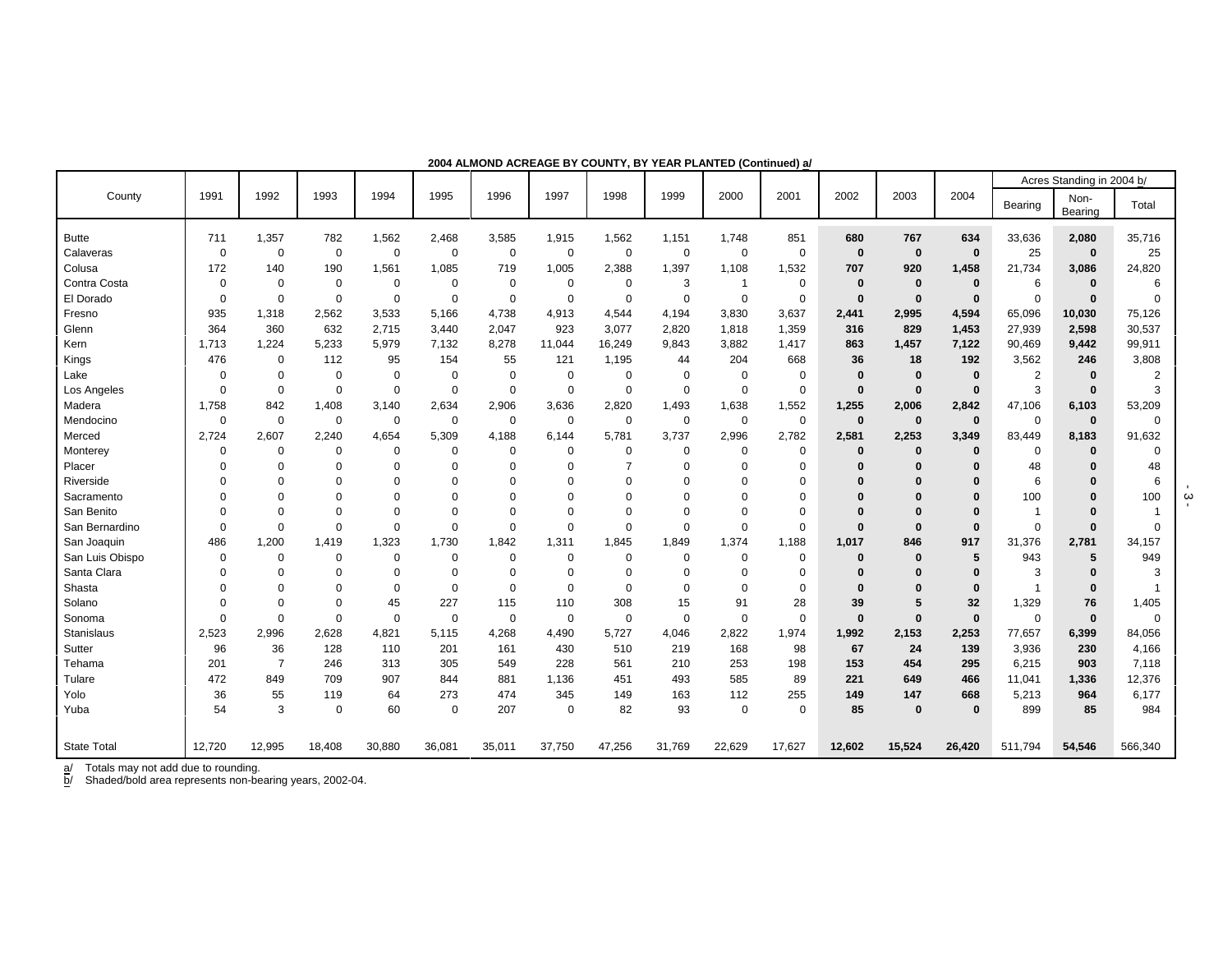| Variety              | 1975 &<br>Earlier | 1976           | 1977           | 1978        | 1979           | 1970           | 1981        | 1982           | 1983           | 1984           | 1985           | 1986           | 1987        | 1988           | 1989           | 1990           |
|----------------------|-------------------|----------------|----------------|-------------|----------------|----------------|-------------|----------------|----------------|----------------|----------------|----------------|-------------|----------------|----------------|----------------|
| Aldrich              | 9                 | $\mathbf 0$    | $\mathbf 0$    | 6           | $\mathbf 0$    | $\mathbf 0$    | 0           | 3              | 6              | 8              | 9              | 11             | 15          | 5              | 42             | 48             |
| <b>Butte</b>         | 201               | 16             | 62             | 49          | 154            | 445            | 534         | 854            | 262            | 322            | 298            | 244            | 679         | 1,248          | 1,398          | 2,500          |
| Carmel               | 2,948             | 837            | 517            | 1,332       | 3,740          | 4,448          | 6,098       | 5,106          | 2,144          | 2,336          | 2,474          | 1,890          | 2,562       | 4,059          | 3,888          | 5,516          |
| Carrions             | $\mathbf 0$       | -1             | $\overline{4}$ | 0           | 7              | 85             | 49          | 8              | 23             | 7              | $\overline{4}$ | $\mathbf 0$    | 14          | 17             | 69             | 21             |
| Davey                | 40                | $\Omega$       | $\Omega$       | $\Omega$    | 13             | $\Omega$       | $\Omega$    | $\Omega$       | $\mathbf 0$    | $\mathbf 0$    | $\Omega$       | $\Omega$       | $\Omega$    | $\Omega$       | $\Omega$       |                |
| Drake                | 269               | $\Omega$       | $\mathbf 0$    | $\mathbf 0$ | 13             | $\mathbf 0$    | $\mathbf 0$ | $\mathbf 0$    | $\mathbf 0$    | $\mathbf 0$    | $\Omega$       |                | $\Omega$    | $\overline{2}$ | $\mathbf 0$    |                |
| <b>Early Mission</b> | 51                | $\mathbf 0$    | $\mathbf 0$    | 0           | $\overline{c}$ | $\mathbf 0$    | 8           | $\mathbf 0$    | 0              | 5              | $\Omega$       | $\Omega$       | $\Omega$    | 12             | 5              | 9              |
| Fritz                | 270               | 57             | 11             | 103         | 57             | 156            | 297         | 327            | 115            | 136            | 491            | 260            | 370         | 458            | 909            | 759            |
| Harvey               | 283               | 57             | 5              | $\mathbf 0$ | 183            | 22             | 35          | $\mathbf 0$    | 13             | $\overline{4}$ | 8              | $\mathbf 0$    | $\mathbf 0$ | 0              | 8              | 5              |
| Hasham               | $\mathbf 0$       | $\Omega$       | $\Omega$       | $\Omega$    | $\mathbf 0$    | 248            | $\mathbf 0$ | 137            | 0              | $\mathbf 0$    | 52             | 40             | $\Omega$    | $\Omega$       | 17             | 18             |
| <b>Jeffries</b>      | 22                | 0              | $\Omega$       | 24          | 76             | 20             | 17          | $\mathbf 0$    | $\mathbf 0$    | $\mathbf 0$    | $\mathbf 0$    | $\mathbf 0$    | 33          | $\Omega$       | $\Omega$       |                |
| Kapareil             | 16                | $\overline{2}$ | 21             | 27          | $\mathbf 0$    | 77             | 15          | $\overline{4}$ | $\mathbf 0$    | 67             | 3              | $\Omega$       | $\Omega$    | $\Omega$       | $\Omega$       |                |
| Le Grand             | 69                | $\Omega$       | $\Omega$       | 265         | 97             | 27             | 64          | 37             | 21             | $\mathbf 0$    | 35             | $\Omega$       | 15          | $\Omega$       | $\mathbf 0$    |                |
| Livingston           | 16                | 9              | $\Omega$       | 18          | 13             | 30             | 8           | 11             | $\overline{4}$ | 0              | $\Omega$       | 3              | 10          | 71             | 62             | 73             |
| Merced               | 1,093             | 26             | 32             | 24          | 97             | 19             | 8           | 3              | 10             | 4              |                |                | 10          | 6              | $\overline{4}$ |                |
| Mono                 | 38                | 8              | 5              | 34          | 34             | 133            | 24          | 58             | 24             | 164            | 18             | 31             | 23          | 5              | 20             | 8              |
| Monterey             | 73                | 9              | 10             | 30          | 241            | 663            | 507         | 882            | 318            | 133            | 156            | 27             | 340         | 517            | 465            | 1,278          |
| Morley               | $\mathbf 0$       | $\Omega$       | $\Omega$       | $\Omega$    | $\overline{1}$ | $\mathbf 0$    | 5           | $\mathbf 0$    | $\mathbf 0$    | $\mathbf 0$    | $\mathbf 0$    | $\overline{1}$ | $\mathbf 0$ | $\Omega$       | $\mathbf 0$    | $\Omega$       |
| $N-43$               | $\mathbf 0$       | $\mathbf 0$    | $\mathbf 0$    | $\mathbf 0$ | $\mathbf 0$    | 88             | $\mathbf 0$ | 30             | 0              | $\mathbf 0$    | $\mathbf 0$    | $\mathbf 0$    | $\mathbf 0$ | $\Omega$       | $\mathbf 0$    |                |
| Ne Plus Ultra        | 1,797             | 137            | 113            | 253         | 295            | 330            | 302         | 264            | 91             | 79             | 47             | $\overline{4}$ | 74          | 91             | 33             | 111            |
| Nonpareil            | 17,046            | 1,534          | 1,180          | 2,920       | 6,454          | 7,224          | 9,671       | 6,473          | 2,439          | 3,194          | 3,650          | 2,443          | 3,519       | 5,613          | 6,453          | 8,101          |
| Norman               | 34                | 9              | 0              | 0           | 37             | 24             | 8           | 0              | 0              | 5              | 0              | 0              | 25          | $\mathbf 0$    | 11             | 0              |
| Padre                | 58                | 5              | 88             | $\mathbf 0$ | $\mathbf 0$    | 5              | 5           | 20             | 18             | 6              | 12             | 54             | 216         | 273            | 610            | 1,128          |
| Peerless             | 1,348             | 42             | 35             | 94          | 292            | 548            | 908         | 640            | 171            | 237            | 347            | 190            | 120         | 271            | 195            | 238            |
| <b>Price Cluster</b> | 1,087             | 200            | 159            | 436         | 1,047          | 1,600          | 2,327       | 1,581          | 522            | 713            | 615            | 432            | 475         | 744            | 926            | 955            |
| Ruby                 | 127               | 19             | 10             | 33          | 108            | 364            | 216         | 414            | 145            | 237            | 70             | 99             | 173         | 521            | 206            | 193            |
| Sauret #1            | 6                 | $\mathbf 0$    | 5              | $\mathbf 0$ | 63             | 24             | 47          | 20             | 6              | 0              | $\mathbf 0$    | 2              |             | $\overline{2}$ | $\Omega$       | $\overline{2}$ |
| Sauret #2            | 9                 | $\overline{2}$ | 5              | $\Omega$    | 60             | 60             | 38          | $\mathbf 0$    | 0              | 3              | $\Omega$       | $\mathbf 0$    | $\Omega$    | $\Omega$       | $\Omega$       |                |
| Savana               | $\Omega$          | $\Omega$       | $\Omega$       | $\mathbf 0$ | $\overline{2}$ | $\mathbf 0$    | 5           | $\Omega$       | 0              | $\mathbf 0$    | $\mathbf 0$    | 3              | $\Omega$    | $\mathbf 0$    | $\Omega$       | $\Omega$       |
| Sonora               | 12                | $\mathbf 0$    | $\Omega$       | 11          | $\mathbf 0$    | $\overline{1}$ | 14          | $\Omega$       | $\mathsf 0$    | 10             | 50             | 27             | 63          | 247            | 753            | 744            |
| Texas/Mission        | 3,500             | 186            | 142            | 302         | 407            | 987            | 774         | 916            | 399            | 363            | 222            | 230            | 423         | 891            | 503            | 495            |
| Thompson             | 966               | 35             | 42             | 67          | 52             | 173            | 64          | 64             | 102            | 13             | 23             | 8              | 43          | 20             | 12             | 14             |
| Tokoyo               | 19                | $\overline{1}$ |                | 26          | $\mathbf 0$    | 82             | 28          | 40             | $\mathbf 0$    | 3              | $\mathbf 0$    | $\mathbf 0$    | 21          | 6              | 27             | $\Omega$       |
| Wood Colony          | 14                | $\mathbf 0$    | $\Omega$       | $\Omega$    | $\mathbf 0$    | 20             | 3           | 3              | 0              | $\overline{2}$ | $\overline{2}$ | 15             | 16          | 80             | 169            | 413            |
| Yosemite             | 3                 | 18             | 10             | 0           | 32             | 80             | 30          | 20             | 11             | $\mathbf 0$    | $\mathbf 0$    | 0              | $\mathbf 0$ | 0              | $\mathbf 0$    | $\mathbf 0$    |
| All Others           | 125               | $\overline{1}$ | 3              | 43          | 54             | 80             | 16          | $\overline{1}$ | 26             | 23             | $\Omega$       | 16             | 46          | 23             | 67             | 118            |
| <b>State Total</b>   | 31,547            | 3,210          | 2,456          | 6,096       | 13,629         | 18,062         | 22,122      | 17,914         | 6,869          | 8,071          | 8,586          | 6,036          | 9,286       | 15,181         | 16,853         | 22,751         |

**ALMOND ACREAGE AS OF 2004 -- VARIETIES AND AGE GROUPS -- STATE SUMMARY ACREAGE PLANTED DURING YEARS SHOWN AND STANDING IN 2004 a/**

- 4 -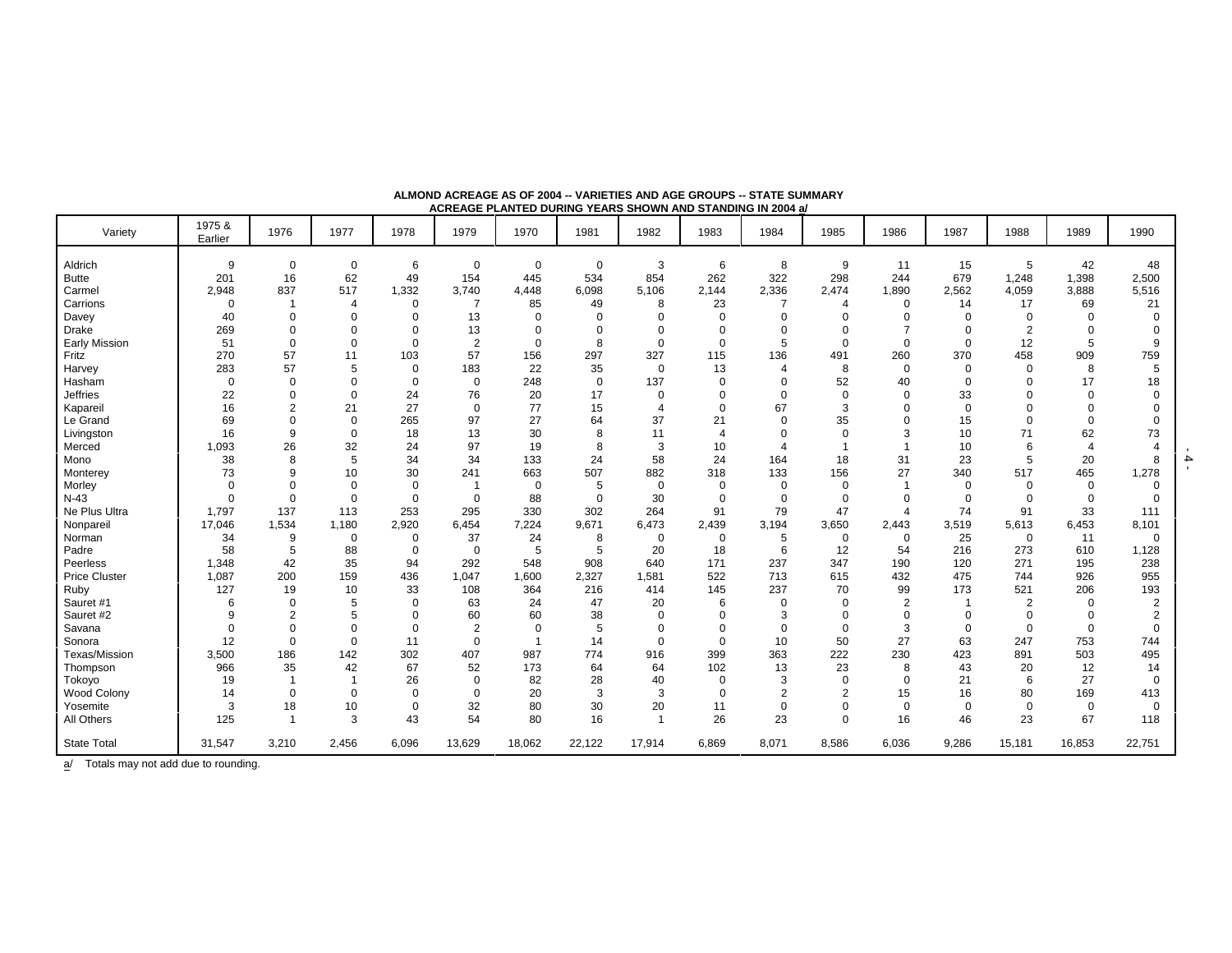|                      |                         |             |                |                |             |                |             |             |                |             |                |             |              |              |         | Acres Standing in 2004 b/ |         |
|----------------------|-------------------------|-------------|----------------|----------------|-------------|----------------|-------------|-------------|----------------|-------------|----------------|-------------|--------------|--------------|---------|---------------------------|---------|
| Varietv              | 1991                    | 1992        | 1993           | 1994           | 1995        | 1996           | 1997        | 1998        | 1999           | 2000        | 2001           | 2002        | 2003         | 2004         | Bearing | Non-<br>Bearing           | Total   |
| Aldrich              | 93                      | 129         | 272            | 524            | 840         | 870            | 900         | 1,439       | 774            | 742         | 563            | 306         | 357          | 1,168        | 7,308   | 1,832                     | 9,140   |
| <b>Butte</b>         | 2,161                   | 1,709       | 2,544          | 4,758          | 7,000       | 6,337          | 7,294       | 9,023       | 4,404          | 3,583       | 1,681          | 670         | 1,006        | 1,811        | 59,759  | 3,487                     | 63,246  |
| Carmel               | 2,650                   | 2,447       | 3,070          | 4,283          | 4,175       | 3,971          | 4,263       | 4,901       | 2,515          | 2,692       | 2,891          | 2,195       | 2,155        | 2,843        | 87,752  | 7,192                     | 94,943  |
| Carrions             | 8                       | 30          | 3              |                | 4           | 12             | 0           | 35          | 11             | $\mathbf 0$ | 0              | $\Omega$    | $\Omega$     | $\Omega$     | 410     | $\bf{0}$                  | 410     |
| Davey                | $\Omega$                | 0           | $\Omega$       | $\Omega$       | $\Omega$    | $\Omega$       | $\Omega$    | $\Omega$    | $\Omega$       | $\Omega$    | $\Omega$       |             | $\Omega$     | O            | 53      | ŋ                         | 53      |
| Drake                | 3                       | 0           | $\Omega$       | $\Omega$       | $\Omega$    | 3              | $\Omega$    | $\Omega$    | $\Omega$       | $\Omega$    | $\Omega$       |             |              | 0            | 298     | $\bf{0}$                  | 298     |
| <b>Early Mission</b> | $\Omega$                | 0           | $\overline{4}$ | $\overline{4}$ | 10          | 25             | $\mathbf 0$ | 3           | 3              | $\Omega$    | $\mathbf 0$    | $\Omega$    | $\Omega$     |              | 139     | $\mathbf 1$               | 139     |
| Fritz                | 341                     | 304         | 780            | 1,382          | 1,324       | 1,812          | 1,961       | 1,987       | 1,892          | 1,021       | 1,015          | 688         | 945          | 1,411        | 18,595  | 3,044                     | 21,639  |
| Harvey               |                         | $\Omega$    | $\Omega$       | $\overline{2}$ | 3           | -1             | 0           | $\mathbf 0$ | $\Omega$       | $\Omega$    | $\Omega$       | $\Omega$    |              | 10           | 628     | 14                        | 643     |
| Hasham               | $\Omega$                | 0           | $\Omega$       | $\Omega$       | 76          | 37             | 30          | 19          | $\Omega$       | $\Omega$    | $\Omega$       |             |              | 100          | 674     | 100                       | 774     |
| <b>Jeffries</b>      | $\Omega$                | 0           | $\Omega$       | $\Omega$       | $\mathbf 0$ | $\Omega$       | $\mathbf 0$ | $\mathbf 0$ | $\Omega$       | $\Omega$    | $\Omega$       |             |              | $\Omega$     | 192     | O                         | 192     |
| Kapareil             | 55                      | 0           | 61             | 101            | 78          | $\Omega$       | 12          | 20          |                |             | O              |             |              |              | 558     | 0                         | 558     |
| Le Grand             | 8                       | 0           | $\mathbf 0$    | 3              | $\mathbf 0$ | $\mathbf 0$    | $\mathbf 0$ | $\mathbf 0$ | 35             | $\Omega$    | $\Omega$       |             |              |              | 675     | $\overline{2}$            | 677     |
| Livingston           | 103                     | 21          | 18             | 146            | 243         | 169            | 336         | 508         | 132            | 50          | 16             | 13          |              | 0            | 2,068   | 21                        | 2,089   |
| Merced               | $\overline{\mathbf{1}}$ | 2           | 48             | 12             | 20          | 14             | 0           | 38          |                | Δ           | 14             | $\Omega$    |              | $\Omega$     | 1,494   | $\overline{4}$            | 1,498   |
| Mono                 | 60                      | 0           | $\mathbf 0$    | $\mathbf 0$    | $\mathbf 0$ | 15             | $\Omega$    | 10          | $\mathbf 0$    | $\Omega$    | 29             | $\Omega$    | $\Omega$     | 151          | 741     | 151                       | 891     |
| Monterey             | 385                     | 520         | 763            | 1,772          | 1,571       | 2,120          | 3,076       | 4,037       | 3,714          | 2,018       | 1,708          | 1,258       | 1,823        | 4,506        | 27,329  | 7,587                     | 34,916  |
| Morley               | 61                      | 20          | 23             | 62             | 120         | 55             | 0           | -1          | 0              | 50          | 104            | 9           | 23           | $\bf{0}$     | 502     | 32                        | 534     |
| $N-43$               | $\mathbf 0$             | $\mathbf 0$ | $\mathbf 0$    | $\overline{1}$ | 0           | $\mathbf 0$    | $\Omega$    | $\mathbf 0$ | $\Omega$       | $\Omega$    | $\mathbf 0$    | 20          | $\bf{0}$     | $\bf{0}$     | 119     | 20                        | 139     |
| Ne Plus Ultra        | 24                      | 44          | 40             | 77             | 98          | 84             | 22          | 34          | 40             | 134         | $\overline{4}$ | 9           | 38           | 305          | 4,620   | 352                       | 4,972   |
| Nonparei             | 4,174                   | 4,669       | 6,894          | 11,318         | 11,724      | 12,082         | 12,034      | 14,478      | 11,932         | 7,629       | 7,189          | 5,624       | 6,810        | 11,537       | 192,036 | 23,971                    | 216,007 |
| Norman               | $\mathbf 0$             | $\mathbf 0$ | 8              | $\mathbf 0$    | 0           | $\mathbf 0$    | 4           | $\mathbf 0$ | $\mathbf 0$    | $\mathbf 0$ | 23             | $\bf{0}$    | $\mathbf 0$  | $\bf{0}$     | 188     | $\mathbf 0$               | 188     |
| Padre                | 1.074                   | 730         | 1,039          | 2,280          | 3,881       | 3,397          | 3,912       | 6,055       | 3,008          | 2,311       | 918            | 349         | 547          | 846          | 31,102  | 1,742                     | 32,844  |
| Peerless             | 65                      | 158         | 142            | 286            | 369         | 330            | 87          | 135         | 314            | 110         | 49             | 60          | 52           | 43           | 7,718   | 155                       | 7,872   |
| <b>Price Cluster</b> | 412                     | 647         | 537            | 456            | 603         | 448            | 541         | 932         | 392            | 406         | 230            | 328         | 286          | 252          | 19,419  | 866                       | 20,284  |
| Ruby                 | 132                     | 133         | 89             | 130            | 75          | 50             | 233         | 145         | 54             | 219         | 34             | 20          | 25           | 1            | 4,227   | 46                        | 4,273   |
| Sauret #1            |                         | $\Omega$    | 0              | Δ              | 0           |                | $\Omega$    | $\Omega$    | $\Omega$       | 0           | $\mathbf 0$    | $\Omega$    | $\Omega$     | O            | 182     | $\Omega$                  | 182     |
| Sauret #2            | -1                      | $\Omega$    | 0              |                | $\Omega$    | $\overline{2}$ | 0           | 0           | $\overline{2}$ | $\mathbf 0$ | $\mathbf 0$    | $\Omega$    | $\Omega$     | 0            | 188     | O                         | 188     |
| Savana               | 61                      | 20          | 23             | 42             | 119         | 55             | $\mathbf 0$ | $\Omega$    | $\Omega$       | 33          | 19             | 9           | $\bf{0}$     | $\bf{0}$     | 380     | 9                         | 389     |
| Sonora               | 258                     | 639         | 986            | 1,819          | 2,019       | 1,439          | 948         | 1,572       | 1,617          | 534         | 490            | 411         | 380          | 378          | 14,251  | 1,169                     | 15,420  |
| Texas/Mission        | 474                     | 394         | 735            | 921            | 1,126       | 942            | 1,289       | 913         | 315            | 321         | 48             | 33          | 62           | 54           | 18,218  | 149                       | 18,367  |
| Thompson             | $\mathbf 0$             | $\Omega$    | $\overline{1}$ | 9              | 3           | 29             | 3           | 12          | $\mathbf 0$    | $\Omega$    | $\overline{1}$ | 13          | $\bf{0}$     | 33           | 1,756   | 46                        | 1,802   |
| Tokoyo               | $\Omega$                | $\Omega$    | $\mathbf 0$    | 9              | $\Omega$    | 10             | 20          | 75          | $\Omega$       | 44          | 13             | $\bf{0}$    | $\bf{0}$     | $\mathbf{0}$ | 425     | $\bf{0}$                  | 425     |
| <b>Wood Colony</b>   | 78                      | 306         | 278            | 415            | 505         | 619            | 704         | 783         | 531            | 424         | 223            | 102         | 260          | 331          | 5,603   | 693                       | 6,296   |
| Yosemite             | $\mathbf 0$             | 0           | $\mathbf 0$    | $\mathbf 0$    | $\mathbf 0$ | $\mathbf 0$    | $\mathbf 0$ | $\mathbf 0$ | $\mathbf 0$    | $\mathbf 0$ | $\mathbf 0$    | $\mathbf 0$ | $\mathbf{0}$ | $\mathbf 0$  | 203     | $\bf{0}$                  | 203     |
| All Others           | 36                      | 73          | 52             | 64             | 96          | 85             | 81          | 104         | 82             | 306         | 365            | 484         | 740          | 639          | 1.987   | 1,863                     | 3,851   |
| <b>State Total</b>   | 12,720                  | 12.995      | 18.408         | 30.880         | 36.081      | 35.011         | 37.750      | 47.256      | 31,769         | 22,629      | 17.627         | 12.602      | 15,524       | 26.420       | 511.794 | 54,546                    | 566,340 |

**ALMOND ACREAGE AS OF 2004 -- VARIETIES AND AGE GROUPS -- STATE SUMMARYACREAGE PLANTED DURING YEARS SHOWN AND STANDING IN 2004 (Continued) a/**

b/ Shaded/bold area represents non-bearing years, 2002-04.

- 5 -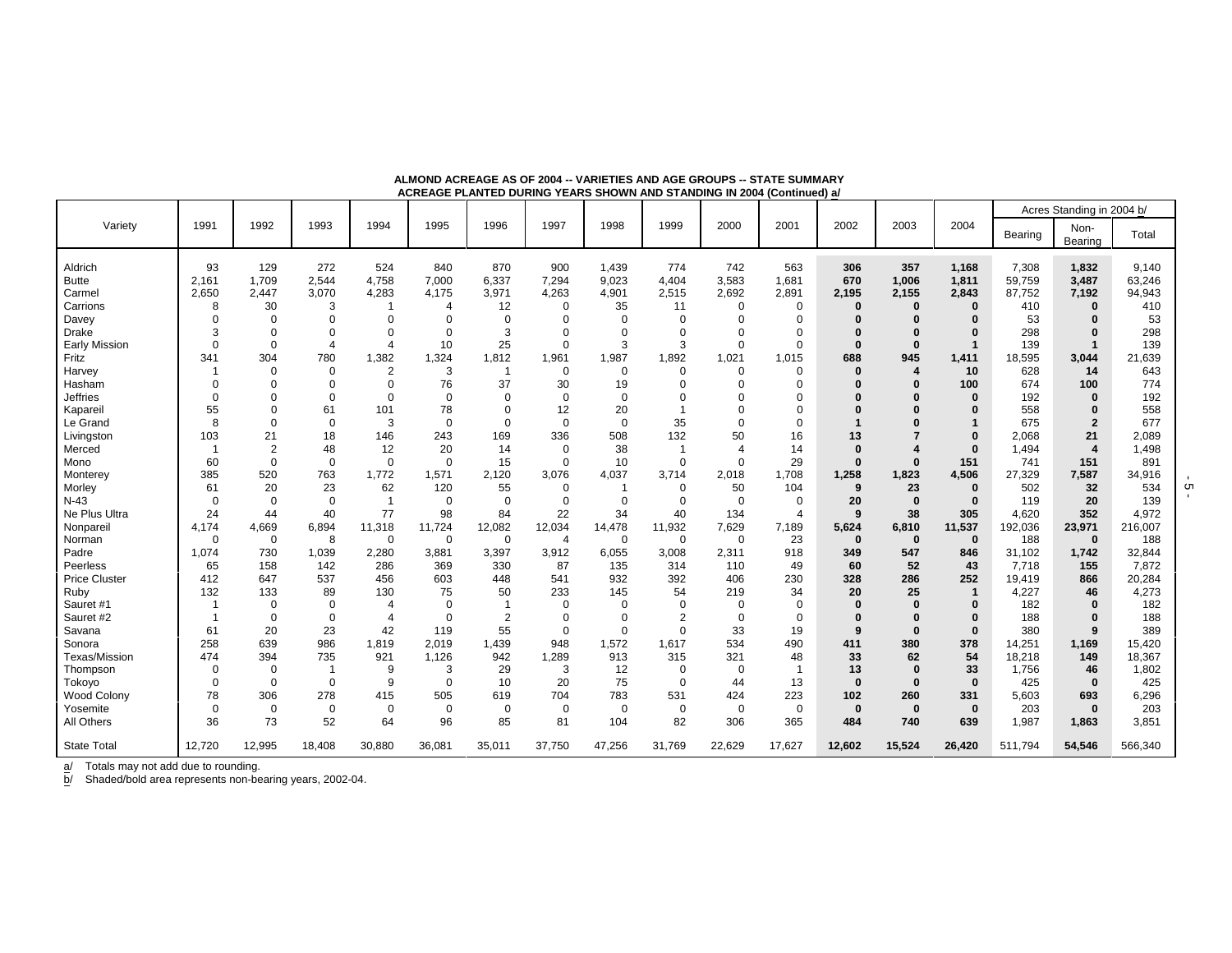| County             | 1975 &<br>Earlier | 1976           | 1977        | 1978                  | 1979        | 1970        | 1981           | 1982        | 1983        | 1984           | 1985           | 1986        | 1987        | 1988        | 1989     | 1990     |
|--------------------|-------------------|----------------|-------------|-----------------------|-------------|-------------|----------------|-------------|-------------|----------------|----------------|-------------|-------------|-------------|----------|----------|
| <b>Butte</b>       | 2,241             | 99             | 22          | 171                   | 404         | 616         | 586            | 313         | 282         | 141            | 391            | 123         | 95          | 322         | 127      | 529      |
| Calaveras          | 15                | 0              | $\Omega$    | 0                     | $\mathbf 0$ | 0           | $\mathbf 0$    | 0           | 0           | 0              | 0              | $\Omega$    | 0           | $\mathbf 0$ | 0        | $\Omega$ |
| Colusa             | 711               | 23             | 9           | 31                    | 16          | 616         | 577            | 529         | 54          | 47             | 41             | 97          | 79          | 150         | 365      | 393      |
| Contra Costa       | $\overline{0}$    | $\mathbf 0$    | $\Omega$    | $\mathbf 0$           | 0           | $\mathbf 0$ | $\Omega$       |             | $\mathbf 0$ | $\mathbf 0$    | 0              | $\Omega$    | $\mathbf 0$ | $\Omega$    | 0        | $\Omega$ |
| Fresno             | 967               | 141            | 109         | 152                   | 403         | 592         | 1,415          | 530         | 234         | 351            | 512            | 490         | 647         | 1,018       | 767      | 2,042    |
| Glenn              | 834               | $\overline{7}$ | 10          | 44                    | 381         | 251         | 329            | 194         | 59          | 145            | 99             | $\mathbf 0$ | 75          | 387         | 461      | 317      |
| Kern               | 534               | 0              | 11          | 32                    | 177         | 276         | 1,528          | 677         | 192         | 327            | 316            | 253         | 265         | 788         | 1,833    | 1,414    |
| Kings              | 15                | $\Omega$       | $\Omega$    | $\Omega$              | $\Omega$    | 0           | 50             | 3           | $\mathbf 0$ | 0              | 0              | 48          | 10          | 2           | 20       | q        |
| Lake               |                   |                | $\Omega$    |                       | $\Omega$    | $\Omega$    |                | 0           | $\mathbf 0$ | 0              | 0              | $\Omega$    | $\Omega$    |             |          |          |
| Los Angeles        | 3                 | $\Omega$       | $\Omega$    | $\Omega$              | $\Omega$    | $\mathbf 0$ | $\mathbf 0$    | $\Omega$    | 0           | $\mathbf 0$    | 0              | $\Omega$    | $\Omega$    | $\Omega$    | $\Omega$ |          |
| Madera             | 1,691             | 115            | 27          | 320                   | 816         | 735         | 1,034          | 1,346       | 220         | 500            | 569            | 442         | 482         | 598         | 733      | 819      |
| Merced             | 3,738             | 478            | 386         | 818                   | 1,699       | 1,920       | 1,265          | 856         | 423         | 704            | 583            | 252         | 605         | 593         | 1,006    | 1,095    |
| Monterey           | $\mathbf 0$       | 0              | $\mathbf 0$ | $\mathbf 0$           | $\mathbf 0$ | 0           | $\Omega$       | $\mathbf 0$ | $\mathbf 0$ | 0              | 0              | $\Omega$    | 0           | $\Omega$    | $\Omega$ |          |
| Placer             | 20                | $\Omega$       | $\Omega$    | $\Omega$              | $\Omega$    | $\Omega$    | $\Omega$       | $\Omega$    | $\mathbf 0$ | $\Omega$       |                |             | $\Omega$    |             |          |          |
| Riverside          | $\Omega$          | 3              | $\Omega$    | $\Omega$              | $\Omega$    | $\Omega$    |                | $\Omega$    | $\Omega$    |                |                |             |             |             |          |          |
| Sacramento         |                   | $\Omega$       | $\Omega$    | 0                     | $\Omega$    | $\Omega$    |                | $\Omega$    | $\Omega$    | $\Omega$       | 0              | 46          | $\Omega$    |             |          |          |
| San Benito         | $\Omega$          | $\Omega$       | $\Omega$    | $\Omega$              | $\Omega$    | $\Omega$    | $\Omega$       | $\mathbf 0$ | $\mathbf 0$ | $\Omega$       | 0              | $\Omega$    | $\Omega$    |             |          |          |
| San Joaquin        | 1,939             | 136            | 142         | 385                   | 464         | 569         | 548            | 325         | 293         | 278            | 297            | 237         | 314         | 355         | 328      | 375      |
| San Luis Obispo    | 566               | $\Omega$       | $\Omega$    | $\Omega$              | 30          | 0           | $\Omega$       | $\mathbf 0$ | 4           | $\mathbf 0$    | 8              | $\Omega$    | $\Omega$    | $\Omega$    | 0        |          |
| Solano             | 104               | $\Omega$       | 4           | $\boldsymbol{\Delta}$ | 0           | $\Omega$    | $\Omega$       | 38          | $\mathbf 0$ | $\overline{2}$ | $\overline{2}$ | $\Omega$    | $\Omega$    | 20          | 0        |          |
| <b>Stanislaus</b>  | 2,496             | 513            | 409         | 829                   | 1.865       | 1,271       | 1,681          | 1,131       | 394         | 547            | 768            | 402         | 684         | 1,043       | 641      | 886      |
| Sutter             | 245               | 3              | 5           | 22                    | 27          | 17          | 24             | 15          | 13          | 37             | 17             | 2           | 11          | 9           | 27       | 37       |
| Tehama             | 270               | $\mathbf 0$    | 21          |                       | 3           | 154         | 317            | 307         | 56          | 9              | 33             | 48          | 172         | 52          | 50       | 33       |
| Tulare             | 126               | 9              | $\Omega$    | 109                   | 153         | 167         | 298            | 187         | 149         | 102            | 12             | $\Omega$    | 50          | 239         | 79       | 133      |
| Yolo               | 456               | 6              | 6           | $\overline{2}$        | 9           | 15          | $\overline{7}$ | 23          | 68          | 5              | $\overline{4}$ | 5           | 32          | 16          | 15       | 16       |
| Yuba               | 74                | $\Omega$       | 19          | $\Omega$              | 9           | 26          | 10             | $\mathbf 0$ | $\mathbf 0$ | $\mathbf 0$    | $\mathbf 0$    | $\Omega$    | $\Omega$    | 18          | $\Omega$ |          |
| <b>State Total</b> | 17,046            | 1,534          | 1,180       | 2,920                 | 6,454       | 7,224       | 9,671          | 6,473       | 2,439       | 3,194          | 3,650          | 2,443       | 3,519       | 5,613       | 6,453    | 8,101    |

**2004 NONPAREIL VARIETY ACREAGE SUMMARY BY YEAR PLANTED a/**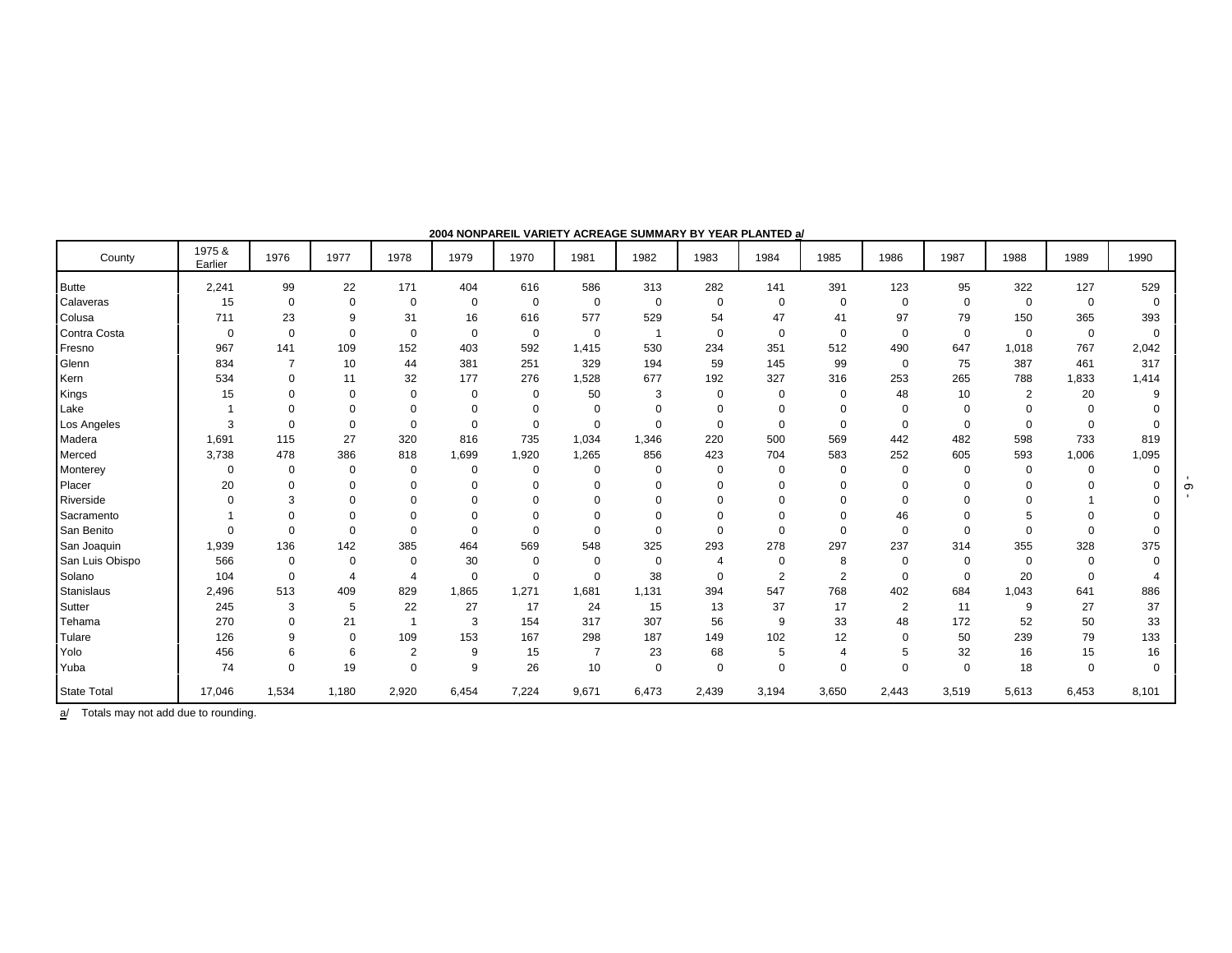|                    |                |                |             |                |             |             |             |             |             |                |             |          |              |             |          | Acres Standing in 2004 b/ |          |
|--------------------|----------------|----------------|-------------|----------------|-------------|-------------|-------------|-------------|-------------|----------------|-------------|----------|--------------|-------------|----------|---------------------------|----------|
| County             | 1991           | 1992           | 1993        | 1994           | 1995        | 1996        | 1997        | 1998        | 1999        | 2000           | 2001        | 2002     | 2003         | 2004        | Bearing  | Non-<br>Bearing           | Total    |
| <b>Butte</b>       | 227            | 478            | 308         | 586            | 908         | 1,470       | 781         | 458         | 311         | 550            | 336         | 353      | 351          | 316         | 12,876   | 1,020                     | 13,895   |
| Calaveras          | $\Omega$       | $\Omega$       | $\mathbf 0$ | $\overline{0}$ | 0           | 0           | $\mathbf 0$ | 0           | $\Omega$    | $\Omega$       | $\mathbf 0$ | $\bf{0}$ | $\bf{0}$     | $\bf{0}$    | 15       | $\bf{0}$                  | 15       |
| Colusa             | 65             | 61             | 77          | 514            | 250         | 293         | 346         | 755         | 567         | 522            | 740         | 310      | 460          | 720         | 7,926    | 1,490                     | 9,416    |
| Contra Costa       | $\Omega$       | $\mathbf 0$    | $\mathbf 0$ | $\overline{0}$ | 0           | 0           | $\mathbf 0$ | 0           | $\mathbf 0$ | 0              | $\mathbf 0$ | $\bf{0}$ | $\mathbf 0$  | $\bf{0}$    |          | $\mathbf 0$               |          |
| Fresno             | 422            | 542            | 1,018       | 1,284          | 1,510       | 1,428       | 1,592       | 1,623       | 1,495       | 1,409          | 1,424       | 992      | 1,199        | 2,039       | 24,115   | 4,229                     | 28,344   |
| Glenn              | 165            | 114            | 221         | 1,287          | 1,548       | 896         | 326         | 1.153       | 1,153       | 771            | 688         | 151      | 401          | 753         | 11,911   | 1,305                     | 13,216   |
| Kern               | 406            | 286            | 1,877       | 1,997          | 2,194       | 3,131       | 3,857       | 4.964       | 4.073       | 1,062          | 668         | 411      | 716          | 2,914       | 33,136   | 4,042                     | 37,178   |
| Kings              | 238            | 0              | 14          | 40             | 43          | 0           | 49          | 313         | 22          | 102            | 94          | 18       |              | 96          | 1,069    | 123                       | 1,192    |
| Lake               | $\Omega$       | $\Omega$       | $\Omega$    | $\mathbf 0$    | $\Omega$    | $\Omega$    | $\mathbf 0$ | $\Omega$    | $\Omega$    | $\mathbf 0$    | $\mathbf 0$ | 0        |              | $\bf{0}$    |          |                           |          |
| Los Angeles        | 0              | $\Omega$       | 0           | $\mathbf 0$    | $\Omega$    | 0           | $\mathbf 0$ | $\mathbf 0$ | 0           | $\mathbf 0$    | $\mathbf 0$ | $\bf{0}$ | $\mathbf 0$  | $\bf{0}$    | 3        | $\mathbf{0}$              | 3        |
| Madera             | 483            | 245            | 499         | 1,009          | 763         | 873         | 972         | 484         | 518         | 258            | 623         | 571      | 897          | 1,224       | 17,172   | 2,692                     | 19,863   |
| Merced             | 684            | 985            | 883         | 1,603          | 1,504       | 1,047       | 1,653       | 1,807       | 1,308       | 994            | 1,096       | 1,170    | 810          | 1,397       | 29,983   | 3,377                     | 33,360   |
| Monterey           | $\Omega$       | $\Omega$       | $\Omega$    | $\Omega$       | $\Omega$    | $\Omega$    | $\mathbf 0$ | $\Omega$    | 0           | $\Omega$       | 0           | 0        | 0            | $\bf{0}$    | $\Omega$ | $\bf{0}$                  | $\Omega$ |
| Placer             | $\Omega$       | $\Omega$       | $\Omega$    | $\Omega$       | $\Omega$    |             | $\Omega$    | $\Omega$    | $\Omega$    | $\Omega$       | $\mathbf 0$ | $\Omega$ |              | $\Omega$    | 20       |                           | 20       |
| Riverside          | O              | $\Omega$       | $\Omega$    | $\Omega$       | $\Omega$    |             |             | $\Omega$    | $\Omega$    | $\Omega$       | $\Omega$    |          |              | $\Omega$    | 5        | $\Omega$                  | 5        |
| Sacramento         | 0              |                | $\Omega$    | $\Omega$       | $\Omega$    |             |             |             | 0           | $\Omega$       | $\Omega$    |          |              | $\Omega$    | 52       | $\Omega$                  | 52       |
| San Benito         | 0              | $\Omega$       | $\Omega$    | $\Omega$       | $\Omega$    | $\Omega$    | $\Omega$    | $\Omega$    | $\Omega$    | $\Omega$       | $\Omega$    | $\bf{0}$ | $\mathbf{0}$ | $\Omega$    | $\Omega$ | $\Omega$                  | $\Omega$ |
| San Joaquin        | 202            | 480            | 589         | 519            | 596         | 626         | 520         | 508         | 574         | 611            | 503         | 447      | 376          | 462         | 12,712   | 1,285                     | 13,998   |
| San Luis Obispo    | 0              | $\mathbf 0$    | $\mathbf 0$ | $\overline{0}$ | $\mathbf 0$ | $\mathbf 0$ | $\mathbf 0$ | $\mathbf 0$ | 0           | $\overline{0}$ | $\mathbf 0$ | $\bf{0}$ | $\bf{0}$     | $\mathbf 0$ | 608      | $\bf{0}$                  | 608      |
| Solano             | $\overline{0}$ | $\Omega$       | $\mathbf 0$ | 23             | 49          | 48          | 33          | 143         | 5           | 37             | 5           | 20       | $\bf{0}$     | 11          | 519      | 31                        | 550      |
| Stanislaus         | 962            | 1,065          | 1,024       | 2,046          | 1,724       | 1,396       | 1,210       | 1,592       | 1,491       | 958            | 834         | 897      | 991          | 907         | 29,861   | 2,795                     | 32,657   |
| Sutter             | 25             | 12             | 10          | 49             | 84          | 43          | 192         | 126         | 16          | 59             | 7           | 5        | 19           | 74          | 1,131    | 98                        | 1,229    |
| Tehama             | 101            | $\overline{4}$ | 130         | 153            | 140         | 268         | 40          | 304         | 90          | 45             | 93          | 79       | 221          | 167         | 2,894    | 467                       | 3,361    |
| Tulare             | 157            | 378            | 176         | 161            | 307         | 313         | 295         | 159         | 186         | 222            | $\Omega$    | 89       | 287          | 250         | 4,166    | 626                       | 4,792    |
| Yolo               | 12             | 20             | 68          | 18             | 105         | 147         | 170         | 51          | 78          | 30             | 79          | 69       | 73           | 207         | 1,458    | 348                       | 1,806    |
| Yuba               | 27             | $\Omega$       | $\Omega$    | 30             | $\mathbf 0$ | 103         | $\mathbf 0$ | 41          | 46          | $\mathbf 0$    | $\Omega$    | 43       | $\bf{0}$     | $\bf{0}$    | 403      | 43                        | 445      |
| <b>State Total</b> | 4.174          | 4.669          | 6,894       | 11,318         | 11,724      | 12,082      | 12,034      | 14,478      | 11,932      | 7,629          | 7,189       | 5,624    | 6,810        | 11,537      | 192,036  | 23,971                    | 216,007  |

#### **2004 NONPAREIL VARIETY ACREAGE SUMMARY BY YEAR PLANTED (Continued) a/**

a/ Totals may not add due to rounding.

b/ Shaded/bold area represents non-bearing years, 2002-04.

 $-7 -$